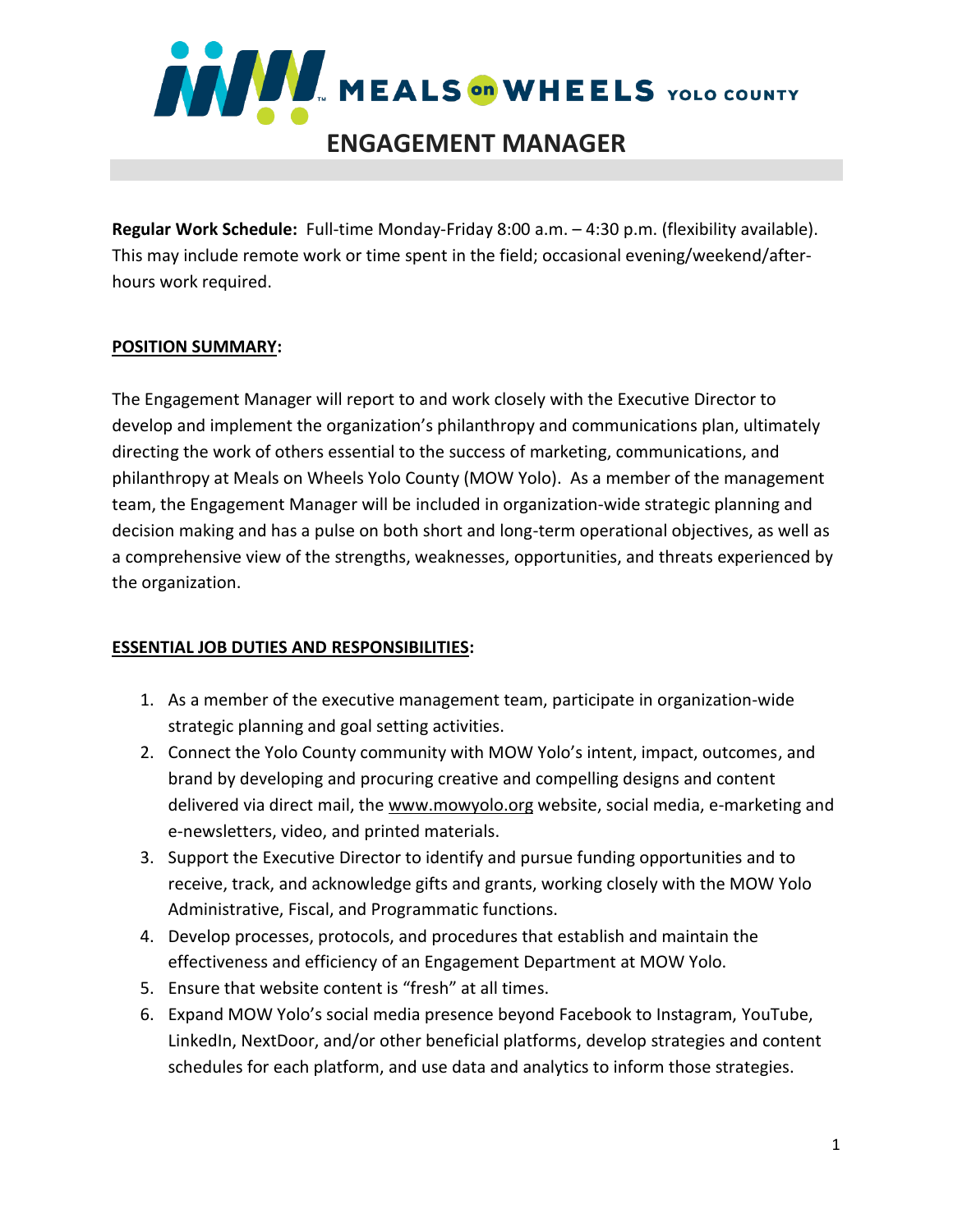- 7. Innovate new engagement and/or fund development initiatives and activities with the Executive Director.
- 8. Direct supervision of 1-2 employees as the Engagement Department builds out.
- 9. Participate in and support all organization-wide events and initiatives (including those of Friends of Meals on Wheels); invited to attend all Board of Directors meetings.
- 10. Coordinate with other staff as needed in a fast-paced environment to integrate all strategic elements of MOW Yolo work to strengthen organizational impacts and outcomes.
- 11. Model MOW Yolo core values and organizational culture in all work efforts.

# **Other Duties and Responsibilities:**

1. Perform all other duties as assigned.

# **QUALIFICATIONS: Experience, Knowledge, Skills and Abilities Required**

- 1. Three+ years of nonprofit communications and/or development experience, or an equivalent combination of relevant education/training and experience.
- 2. History of interrelated professional experiences related to communications, public relations, website management, social media management, design project management, and advertising and how they combine to philanthropically engage the community.
- 3. Strong data entry and reports background, ideally with experience in donor/CRM databases.
- 4. Motivated self-directed, self-starter with leadership potential. Accountability, willingness to experiment and pivot, and a mindfulness of deadline-driven workflow all are desirable.
- 5. Strong understanding of and existing relationships within the local communities. Able to demonstrate a high level of integrity and strong interpersonal skills that build upon these relationships both internally and externally.
- 6. Passion and enthusiasm for the mission and work of MOW Yolo that achieves goals by inspiring and motivating co-workers and the community.
- 7. Innovative creativity that articulates the MOW Yolo mission and aspirational goals to support philanthropic aims, gifts of time, and a high profile for MOW Yolo in the community.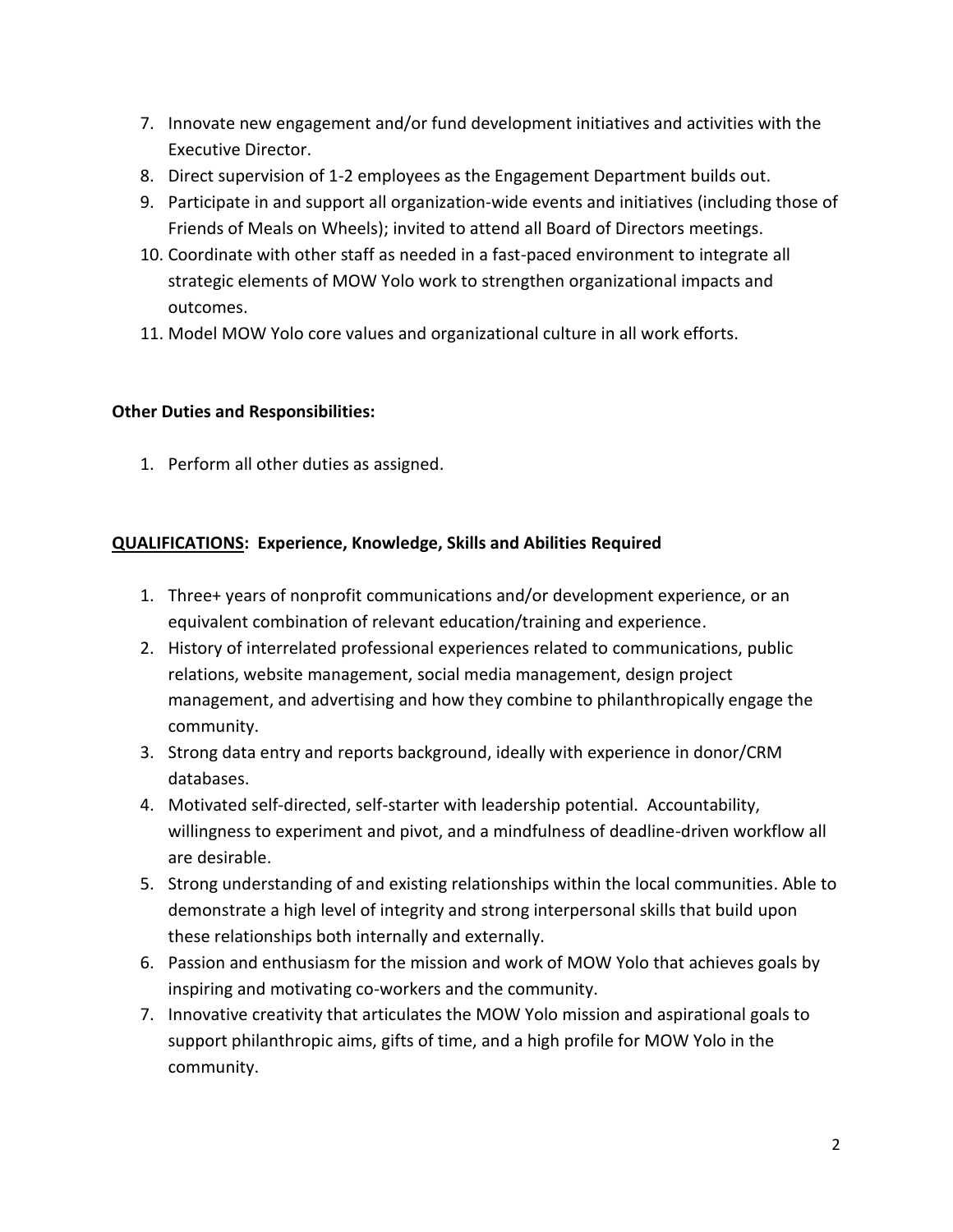- 8. Able to understand and analyze technical data and reports and make logical recommendations.
- 9. Able to be innovative, creative, flexible, adaptable, and highly organized.
- 10. Able to make decisions and prioritize in a changing environment, anticipate future needs, respond to unanticipated events, and meet deadlines.
- 11. Able to work positively and effectively with difficult stakeholders (internal and external)
- 12. Able to work independently with little supervision.
- 13. Exceptional written, oral, and interpersonal communications skills, as well as engaging presentation skills.
- 14. Proficient at learning and using electronic systems and databases.
- 15. Experience desirable with Adobe Illustrator, Photoshop, Acrobat, and Premiere Pro or similar programs for graphic design, as well as PDF editing, and video editing.
- 16. Experience as a photographer and/or selecting and editing photography for business, promotional, and social media purposes.
- 17. Proficient in Microsoft Office (Word, Excel, PowerPoint, Publisher); expertise with Excel filters, formulas, and charts preferred. Google Workspace familiarity a plus.
- 18. Background using a CRM database is desirable.
- 19. Willingness to take on new tasks and responsibilities as the position evolves and the organization grows.

### **Certificates and Licenses:**

- 1. Valid California driver's license and proof of insurance.
- 2. Proof of COVID-19 vaccination + booster required.

### **WORKING CONDITIONS / PHYSICAL AND NON-PHYSICAL REQUIREMENTS:**

- 1. This position works in an office environment shared with other staff and volunteers, with frequent interruptions and noise from conversations over the phone or with visitors.
- 2. This position also may work remotely from a home office occasionally or frequently, as public health orders and other organizational circumstances may dictate.
- 3. Regularly sit (up to 80%), primarily at desk or in meetings.
- 4. Regularly lift up to 10 pounds; occasionally up to 20 pounds.
- 5. Occasionally bend, stoop, kneel, crouch, crawl, climb, and balance.
- 6. Occasionally engage with activity in the warehouse or at an outdoor event, exposed to the elements.